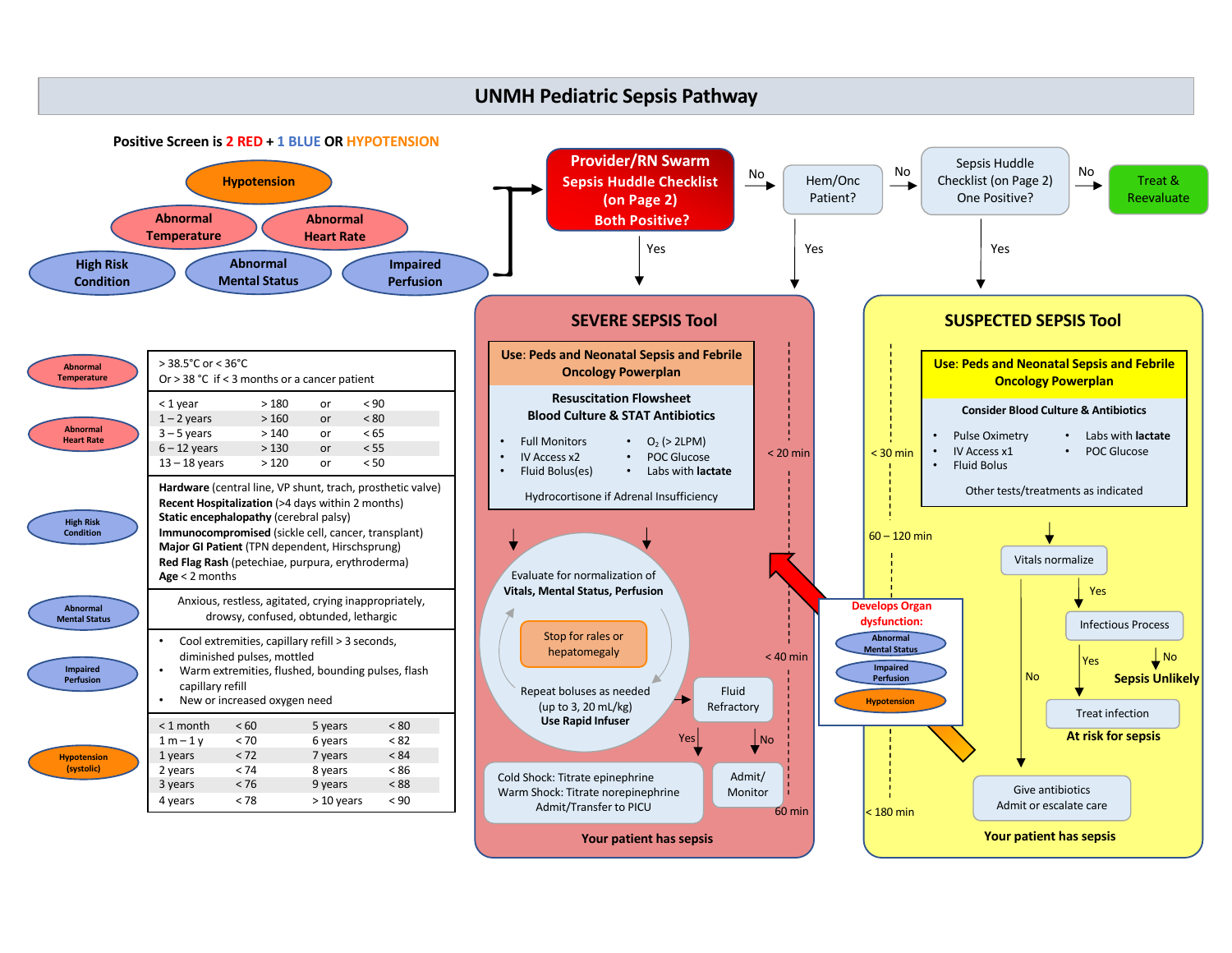## **UNMH Children Hospital Sepsis Huddle Checklist**



**Major GI Patient** (TPN dependent, Hirschsprung) **Red Flag Rash** (petechiae, purpura, erythroderma)

|  | < 1 month   | < 60 | 5 years     | < 80 |  |
|--|-------------|------|-------------|------|--|
|  | $1 m - 1 v$ | < 70 | 6 years     | < 82 |  |
|  | 1 years     | < 72 | 7 years     | < 84 |  |
|  | 2 years     | < 74 | 8 years     | < 86 |  |
|  | 3 years     | < 76 | 9 years     | < 88 |  |
|  | 4 years     | < 78 | $>10$ years | < 90 |  |

Created 2022 by Natasha James MD, Kimberly Bolton, Rachel Tuuri MD, Anna Duran MD, Matthew Kadish MD, David Jolley MD

**Hypotension**

they have a serious infection. Instead we think your child is (in pain, having a medication side effect, dehydrated).

We are going to (run more tests, give pain medication, give fluids, antibiotics, admit to hospital, transfer to PICU)

A team member will be back within 30 minutes 1 hour to see how your child is doing

Please tell us if your child is (breathing faster, not waking easily)

You can tell us by (using your call button, telling your bedside nurse)

*(Teach back to confirm)* I want to make sure I explained this well for you. Can you tell me what we are going to do for your child, and what we want you to do?